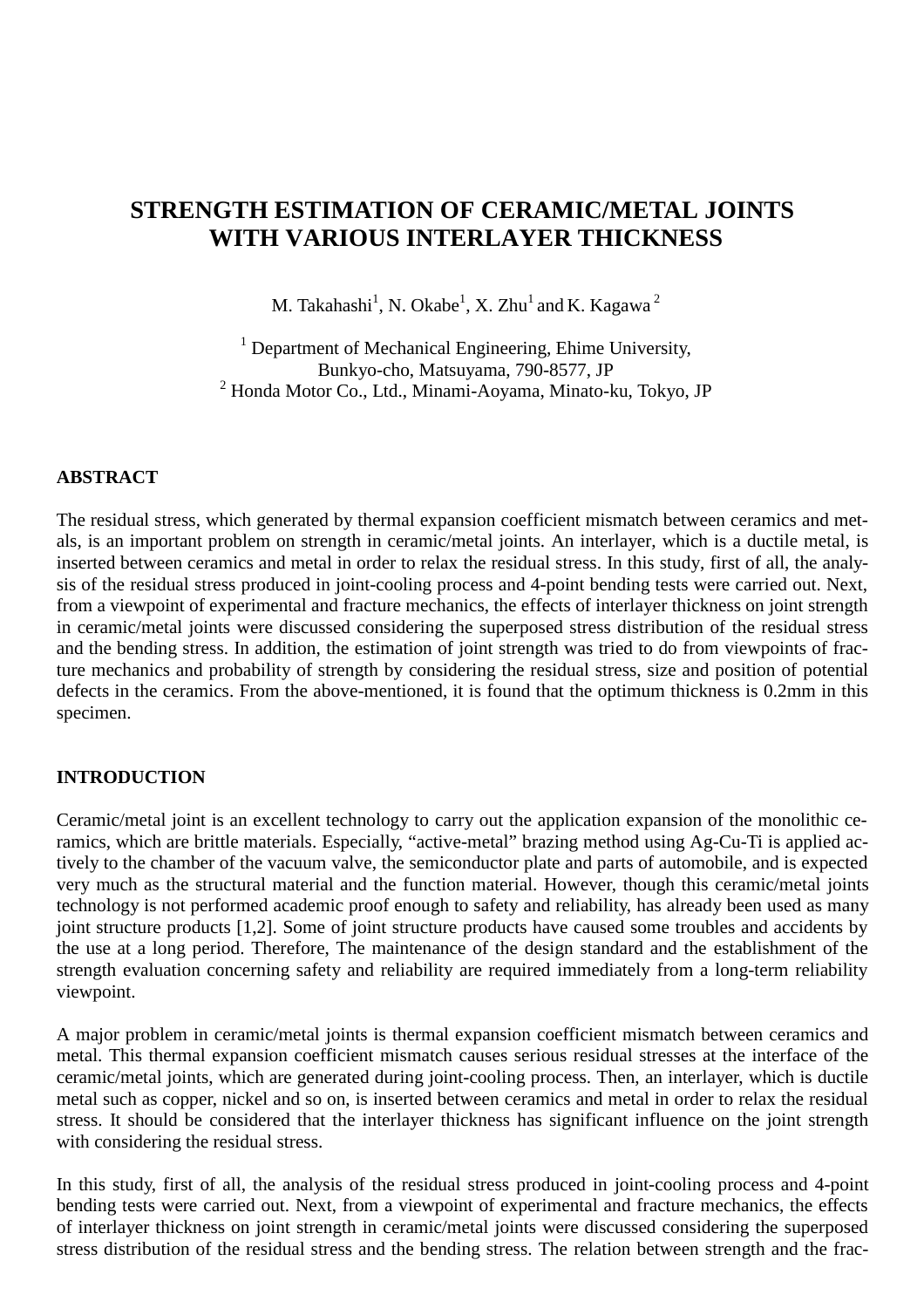ture morphology of ceramic/metal joints specimen with various interlayer thickness, was discussed from a viewpoint of fracture mechanics. Furthermore, the estimation of joint strength was tried to do from a viewpoint of fracture mechanics and probability of strength, by considering the residual stress, size and position of the potential defects.

# **EXPERIMENTAL PROCEDURE**

## *Materials and Specimens*

A test specimen is the joint of pressureless-sintered silicon nitride  $(\hat{a}-Si_3N_4)$  and austenitic stainless steel (SUS304), with the interlayer of copper  $(>99.95\%$ Cu,  $< 0.02\%$ O<sub>2</sub>) in order to relax the residual stress produced during the joint-cooling process. This specimen is made by an "active-metal' brazing method using Ag-Cu-Ti. The thickness of the brazing layer is 50ìm. The shape and size of the test specimen is shown in Figure 1. The mechanical properties and physical characteristics are shown Table 1. The conditions of brazing are shown in Table 2.



Figure 1: Shape of ceramic/metal joints specimen (mm)

TABLE 1 MECHANICAL PROPERTIES AND PHYSICAL CHARACTERISTICS OF MATERIALS AT ROOM TEMPERATURE

| Material                       | Young's<br>modulus<br>E<br>(MPa) | Poisson's<br>ratio | Coefficient of<br>expansion<br>$(\times 10^{-6} / K)$ | Tensile<br>strength<br>ÓТ<br>(MPa) |
|--------------------------------|----------------------------------|--------------------|-------------------------------------------------------|------------------------------------|
| Si <sub>3</sub> N <sub>4</sub> | 304                              | 0.27               | 3.03                                                  | 980 (4-P.Bend)                     |
| Cu                             | 108                              | 0.33               | 17.7                                                  | 237                                |
| <b>SUS304</b>                  | 193                              | $0.30\,$           | 16.5                                                  |                                    |

TABLE 2 CONDITIONS OF BRAZING

| Brazing filler      | Ti-Ag-Cu (thickness of 50 im)            |  |  |
|---------------------|------------------------------------------|--|--|
| Joining temperature | $850^{\circ}$ C                          |  |  |
| Atmosphere          | Vacuum, $1.33$ (mPa)                     |  |  |
| Interlayer          | Cu (thickness of 0.05, 0.1, 0.2, 0.3 mm) |  |  |
| Holding time        | $15 \text{ (min)}$                       |  |  |
| Joining load        | kPa)                                     |  |  |

# *Elastic-Plastic Analysis and Bending Test*

The residual stress in the joints was analyzed by the three-dimensional elastic-plastic finite-element method. The analysis model was meshed using 8-nodes and a falf-width size of 3-dimensional solid elements against the joint specimen as shown in Figure 2. There are six kinds of interlayer thicknesses such as 0.05, 0.1, 0.2, 0.3, 0.5 and 0.8mm. The brazing layer was not taken into consideration in the analysis model because it was very thin.

The temperature dependance of stress – strain curve, and the temperature dependance of the mechanical properties and physical characteristics of the metals were considered in the elastic-plastic analysis.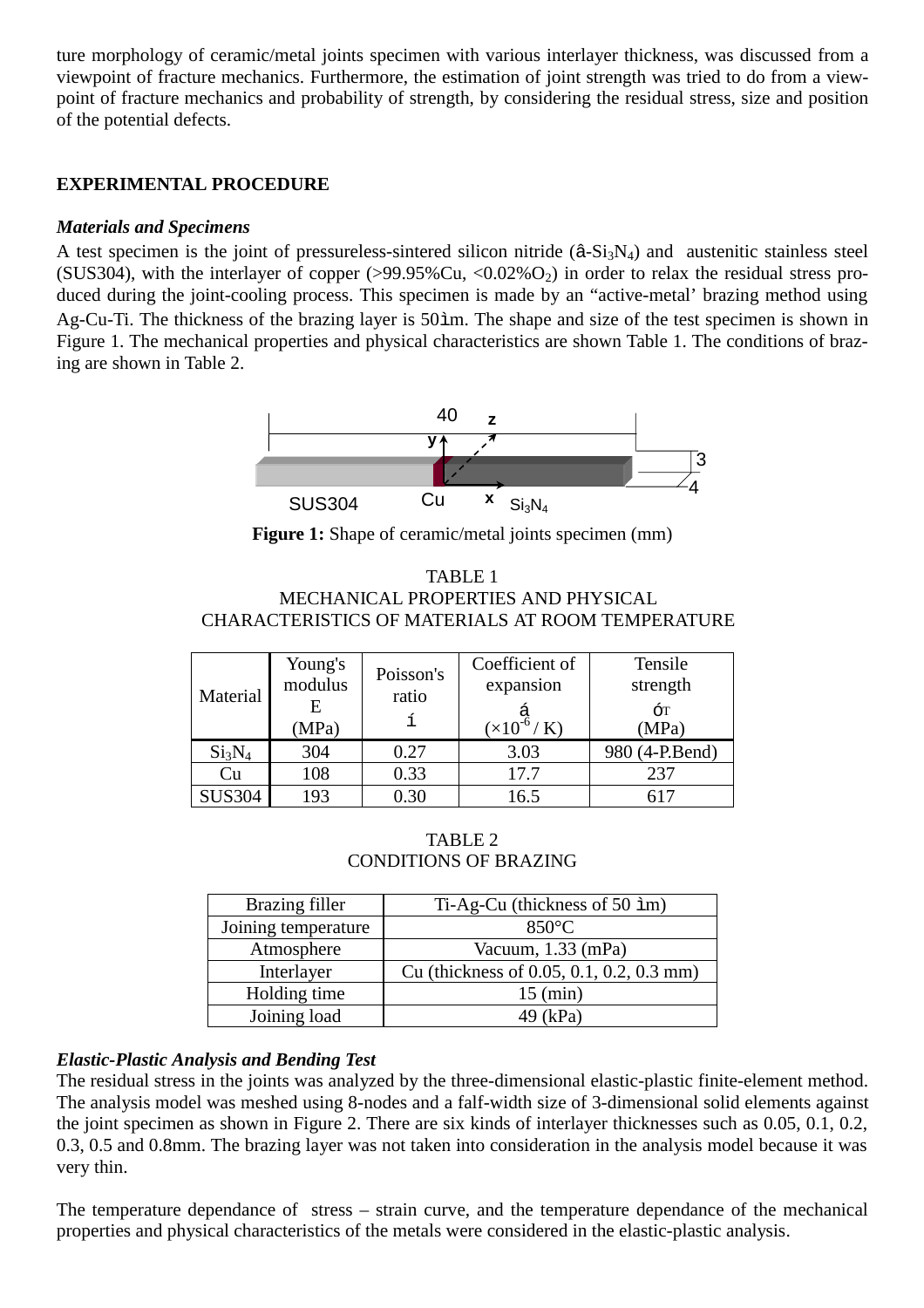In the joint-cooling process at high temperature range (850 $^{\circ}$ C ~550 $^{\circ}$ C) Ag-brazing is soft and can rarely resist plastic mobility of the joint materials, so any of the ceramic and metals can freely deform and thermal residual stress should not arise. But with the joint's cooling, Ag-brazing becomes hard, and begins to bind thermal deformation of the materials, the residual stress due to the difference of the expansion coefficient between the ceramic and the metal should occur. Therefore, in this study, analysis temperature range was from 550°C, at which the residual stress began to occur, to room temperature (25°C)[3]. To consider the temperature dependencies of the yield stress, the thermal expansion coefficient, Young's modulus, and the strain hardening exponent, etc., the analysis was divided from 550 to 20°C into five stages. And, the elasticplastic analysis was carried out in each stage by considering superposed stress, which was superposed the

thermal stress of the present stage on the residual stress of the former stage. Therefore, the residual stress redistribution due to 4-point bend loading was analyzed. Also, bending strength properties of the joints were discussed considering the superposed stress of the bending stress and the residual stress.

4-point bend tests of ceramic/metal joints specimens were carried out using upper and lower spans of 10 and 30 mm and displacement rate of 0.5 mm/min. The bending strengths were calculated from the rupture load using the standard relationship for an elastic homogeneous beam and can be shown by the two-parameter Weibull statistics.

#### **EXPERIMENTAL RESULTS**

#### *Fracture Morphology*

As the results of observation of fracture surface,

fracture morphology of ceramic/ metal joints can be classified into two kinds [4], as shown in Figure 3. The failure in ceramics of ultra neighborhood (10~50ìm) interfacial on the ceramics side is called as IC-type fracture (IC: From the Interface neighborhood to Ceramics). This is a typical fracture morphology seen in the bending test. This fracture was observed in all the interlayer thicknesses in present test. On the other hand, the failure in ceramics a little away





Detail of interface region by 2-dimensional display **Figure 2:** 3-dimensional analysis model of ceramic/metal joint







**Figure 5:** Weibull distribution of bending strength in each interlayer thickness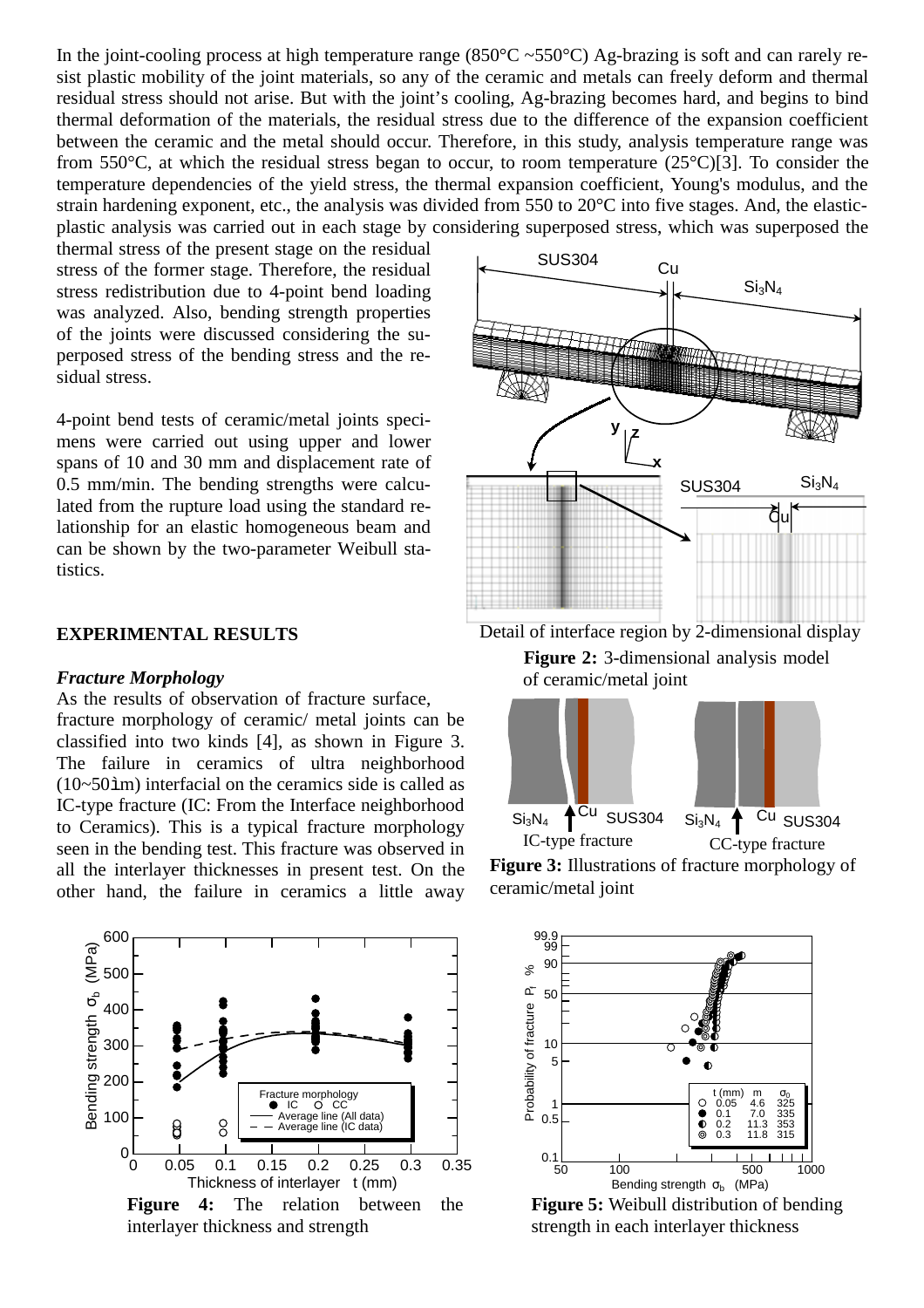(>0.2mm) from the interface on the ceramics side is called CC-type fracture (CC: from Ceramics to Ceramics). This morphology increases only when the interlayer thickness is thin.

#### *Bending Strength of the Joints*

Based on the results of 4-point bending test, the relation between the interlayer thickness, t and strength, ó*<sup>b</sup>* is shown in Figure 4. The joint strength is the maximum value at the interlayer thickness of 0.2mm. The appearance of strength is observed paying attention to the fracture morphology. The fracture morphology is diversified when the interlayer thickness is thin. It has found that the strength level decreases remarkably, also. Furthermore, strength of the CC-type fracture decreases remarkably.

Figure 5 shows Weibull statistics of bending strength only about IC-type fracture specimens. Scale parameter, $\delta_0$  is the maximum value at the interlayer thickness of 0.2mm. On the other hand, the scatter of strength shows the decreasing tendency as the Weibull parameter, *m* increased with increasing the interlayer thickness.

#### **RESULTS OF FEM ANALYSIS**

#### *Interlayer Thickness and Equivalent Normal Residual Stress Distribution*

A fracture of ceramics occur usually from one of many initial defects existing in ceramics. And, it is necessary to consider that the fracture results from the mixed fracture mode containing mode I and mode II, because a multi-axial stress, which occurs in the joint-cooling process, acts on these initial defects. To evaluate the strength of ceramics against the mulit-axial stress state, equivalent normal stress, ó*eq* which is the parameter of strength, is described by the following equation:

$$
\sigma_{eq} = \sqrt{\sigma^2 + \frac{4}{(2-\nu)^2} \tau^2}
$$
 (1)

where, the normal stress,  $\ddot{\circ}$  is perpendicular to the joint interface, the shear stress,  $\ddot{\circ}$  is parallel to the joint interface. However, all stresses discussed as follows are x direction elements of an equivalent normal stress, subscript x is omitted.

Figure 6 shows the distribution of the equivalent normal residual stress, ó*eq(Res)* on the each interlayer thickness, t. Figure 6(a) shows the residual stress distribution against x-axis direction from the interface of ceramics.



**Figure 6:** Distributions of equivalent residual stress in various interlayer thickness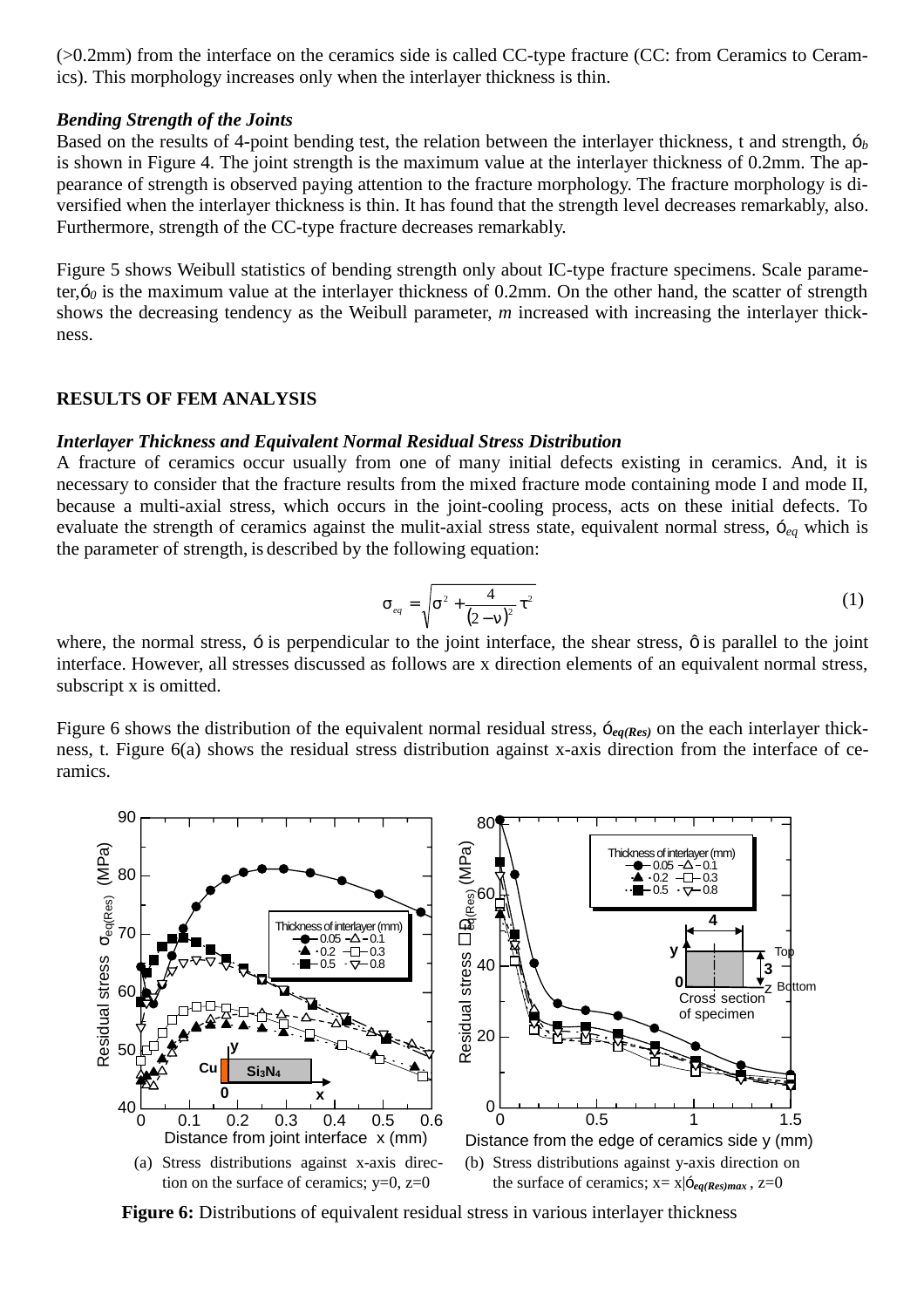

**Figure 7:** Distributions of superposed stress in several thickness of interlayer

Figure 6(b) shows the stress distribution against y-axis direction on the maximum residual stress position of (a). Maximum residual stress, ó*eq(Res)max* goes away from the interface with thinning interlayer thickness as shown as Figure 6(a). After the value decreases with thickening interlayer thickness, it is the lowest value at about 0.2mm in thickness, and increases again. On the other hand, the residual stress distribution against yaxis direction indicates the maximum value, ó*eq(Res)max* on the specimen bottom. After the value rapidly decreases from the bottom to about 0.2mm in depth, it decreases gradually.

#### *Superposed Stress Analysis*

Before superposed stress considering the residual stress redistributed by 4-point bend loading is analyzed, the standard load that the displacement of all interlayer thickness specimens becomes in a linear region was decided as 20N (or nominal stress; 17MPa) based on load-displacement curves corresponding to the all interlayer thickness specimens obtained by the FEM analysis. The superposed stress distribution was obtained by analyzing using the displacement, u*e* corresponding to the standard load.

Figure 7 shows the distribution of the superposed stress,  $\zeta_{eq(Sp)}$  to the each interlayer thickness. Figure 7(a) shows the superposed stress distribution against x-axis direction from the interface of ceramics. Figure 7(b) shows the superposed stress distribution against y-axis direction on the maximum superposed stress position

of Figure 7(a). Maximum superposed stress, ó*eq(Sp)max* goes away from the interface with thinning interlayer thickness. The value decreases with thickening interlayer thickness. The behavior of the value differs from the behavior of an initial maximum residual stress, and shows the decreasing tendency. Figure 7(b) indicates that there is the maximum value, ó*eq(Sp)max* on the specimen bottom, rapidly decreased from the bottom to about 0.15mm against y-axis direction before it decreased gradually.

Figure 8 shows the superposed stress distribution against zaxis direction on the maximum superposed stress position of Figure 7(a). In the interlayer thickness of 0.2mm or less, the positions of the maximum superposed stress are both ends (coordinates values;  $[x|\delta_{eq(Sp)max}$ , 0, 0] and  $[x|\delta_{eq(Sp)max}$ , 0, 4]) of the lower side of the specimen. On the other hand, in the interlayer thickness of 0.3mm or more, its position changes to a center (coordinates value; [x|ó*eq(Sp)max* , 0, 2]). As the state of the stress distribution changes between 0.2



**Figure 8:** Distributions of the superposed stress toward width direction of specimen on the surface of ceramics side Distance from ceramics surface z (mm)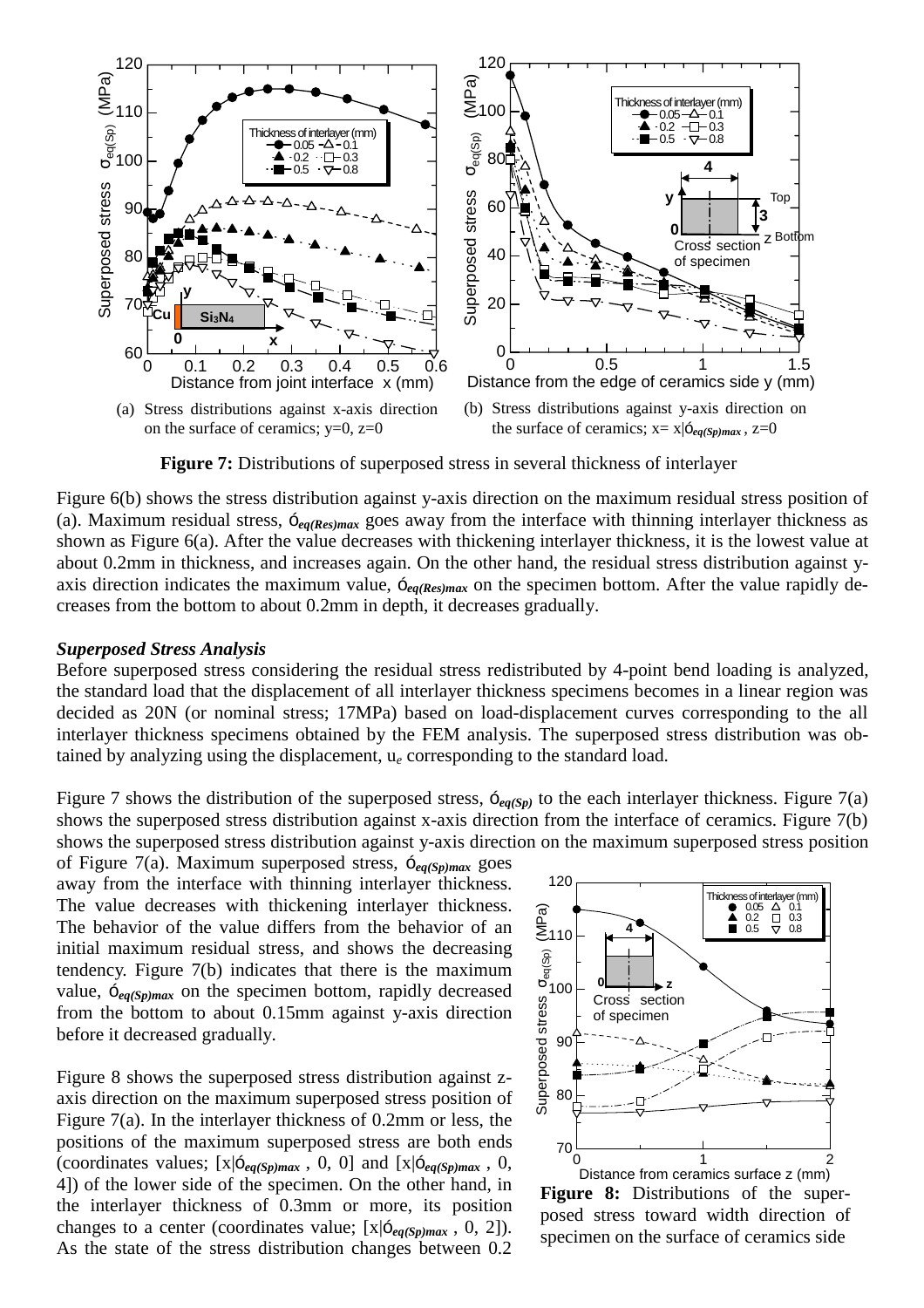and 0.3mm in the interlayer thickness, failure in the thin region of the interlayer thickness occurs from a nature flaw, which exists near both ends of the specimen, and failure in the case of thick region occurred from a potential defect, which exists near center.

#### **DISCUSSIONS**

#### *Fracture Morphology and Stress Intensity Factor*

To obtain steady joint strength, it is necessary to clarify the mechanism and criteria where IC and the CC type fracture occur. It paid attention to stress states of the interlayer

thickness of 0.05 to 0.2mm. Here, it is assumed that a surface semicircle crack (crack length 2c) exists at the position of the maximum superposed stress for each interlayer thickness, as shown in Figure 9. Stress intensity factor for surface crack subjected to a distributed stress is calculated using Ref. [5]. When the stress intensity factor in the surface crack reaches the fracture toughness value of ceramics( $K_{IC}$ =6MPa·m<sup>1/2</sup>), it is as-

sumed that the specimen is failured rapidly. Considering that average flexural strengths of the each interlayer thickness are limit stresses to the fracture toughness value, Figure 10 shows relationship between the stress intensity factor distribution and x-direction distance, when the superposed stress reach to the fracture toughness value on the position of the maximum residual stress (Fig.6(a)). The x-direction region of the superposed stress, which exceeds the fracture toughness value, is a little part of the interfacial neighborhood in the interlayer thickness of 0.2mm. On the other hand, in the interlayer thickness of 0.1mm or less, the fracture starting points increase so that all regions at x direction position away from the interface may exceed the fracture toughness value. Moreover, IC type fracture does not occur easily because the stress field in interfacial neighborhood is lower than the stress distribution of the interlayer thickness of 0.2mm. Therefore, the increase of the fracture starting point can be referred as important factor for the occurrence of the CC type fracture in the interlayer thickness of 0.1mm or less.

### *Strength Estimation Considering Size and Position of Potential Defects and the Scatter Property of Strength*

It paid attention to joint strength occurring IC-type fracture of the interlayer thickness of 0.1mm or more. In this discussion, the joint strength estimation is explained by using the interlayer thickness of 0.2mm. The superposed stress distribution of the joint interface neighborhood is calculated by loading a nominal bending stress to the joint model. Assuming surface crack length of 7 to 50ìm against the stress distribution, the relation between x-direction distance and stress intensity factor  $K_I$  is led as shown in Figure 11. Where, this figure is shown by nominal bending stress  $\delta_b$  of 250MPa. After stress intensity factors to various nominal bending stresses are analyzed, the relation between a stress intensity factor and a nominal bending stress on arbitrary distance  $x_i$ , which is distance from the interface to the crack, can be arranged as shown Figure 12. When the stress inten-



Figure 9: Stress states and the position of crack

8  $\approx$ Stress intensity factor  $K_1$  (MPa m<sup>1/2</sup>) Ε Fracture toughness (MPa of  $Si<sub>3</sub>N<sub>4</sub>$ 7  $\overline{\mathbf{x}}$ Stress intensity factor 6 5 Interlayer thickness t (mm)<br> $\bullet$  0.05  $\bullet$  0.1  $\bullet$  0.2  $0.2$  $4\frac{1}{0}$ 0 0.2 0.4 0.6 0.8 1 Distance from joint interface, x (mm)

**Figure 10:** Region of fracture starting point in each interlayer thickness



**Figure 11:** Relationship between x direction distance and stress intensity factor  $K_I$ with interlayer thickness of 0.2mm and applied nominal stress of 250MPa

sity factor in the surface crack reaches the fracture toughness value of ceramics( $K_{IC}$ =6MPa·m<sup>1/2</sup>), it is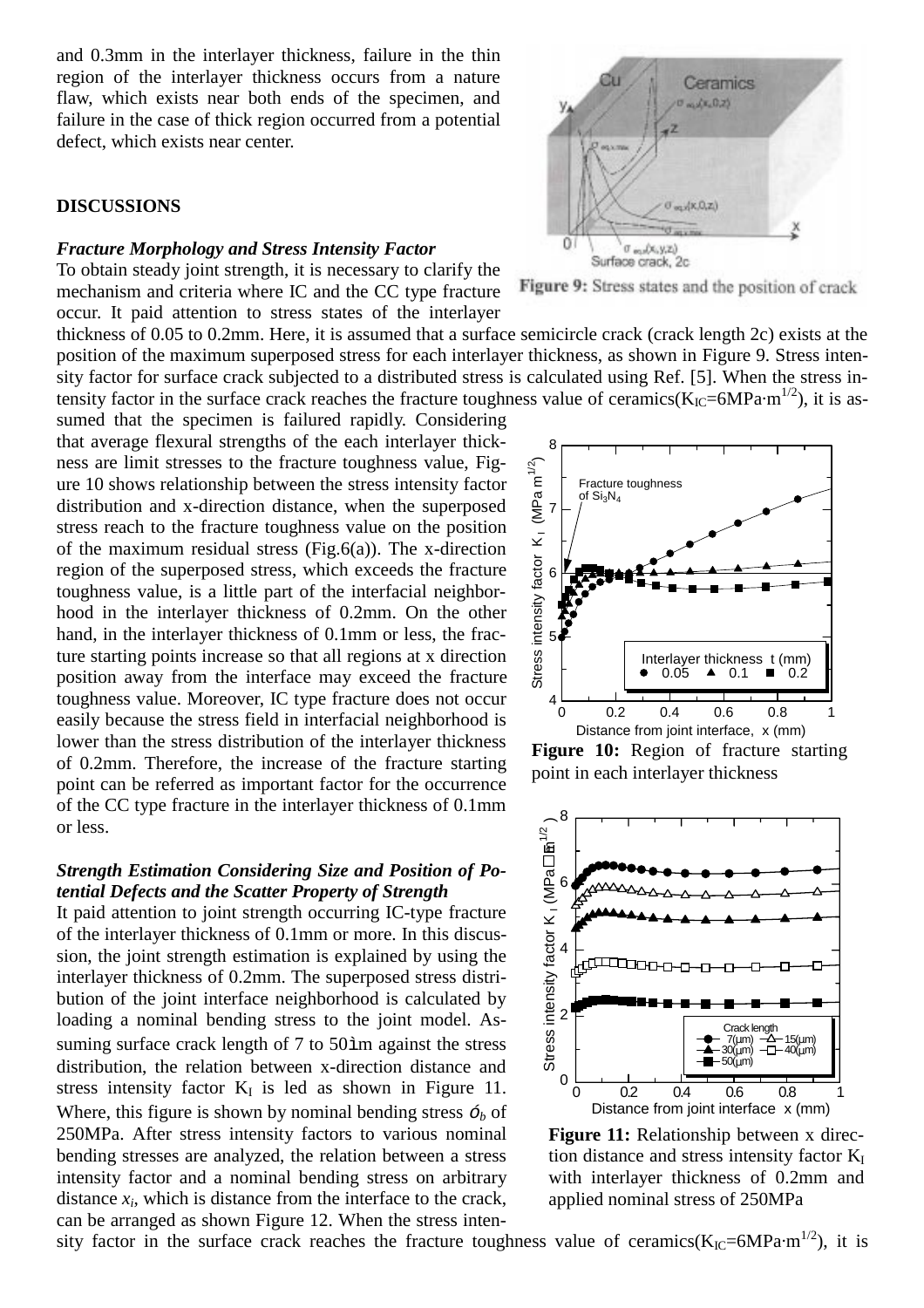

**Figure 12:** Relationship between a stress intensity factor  $K_I$  and a nominal bending stress on arbitrary distance *xi*

**Figure 13:** Relation of bending strength  $\delta_b$  to crack length *ai* in arbitrary distance *xi*

assumed that the specimen is failured rapidly. At this time, bending strength  $\zeta$  when each defect exists on distance  $x_i$  is obtained. Therefore, the relation of bending strength  $\phi$ , to crack length  $a_i$  in arbitrary distance  $x_i$  is shown as Figure 13. Using this relation, the relation between the crack length and bending strength can be shown as following approximate equation on arbitrary distance *xi*.

$$
\sigma_b(a_i) = A(a_i) \cdot f(a_i) \quad \text{for position } x_i \tag{2}
$$

where,  $A(a_i)$  is a coefficient.

In addition, when coefficient *A* is arranged as a function of *x*, the relation of *A* to arbitrary distance  $x_i$  shows as Figure 14. The joint strength considering the position of a defect is given by

$$
\sigma_b(a_i, x_i) = A^*(a_i, x_i) \cdot f(a_i)
$$
 (3)

where,  $A^*$  is a coefficient considering defect size and its position. Therefore, if defect size and distance x from the interface to its defect are clarified, the joint strength can estimate by using Eqn.3. Further, it is necessary to lead Eqn.3 of other interlayer thicknesses similarly.•

For the above-mentioned experiment results, the scatter of joint strength can be approximated as

$$
P_f = 1 - exp\left[-\left(\frac{\sigma_b}{\sigma_0}\right)^m\right] \tag{4}
$$

by the two-parameter Weibull distribution. Here, as a simulation of bending strength, many defect size *a,* and its position *x* are decided by random numbers respectively. And, estimation values of bending strength is obtained by using Eqn.3, which is the strength estimation equation from these two variables *a,* and *x*. In addition, the estimation values are plotted on Weibull probability paper in each interlayer thickness as shown Figure 15.



**Figure 14:** Relation of coefficient *A* to arbitrary distance *xi*



**Figure 15:** Weibull distribution of estimated bending strength